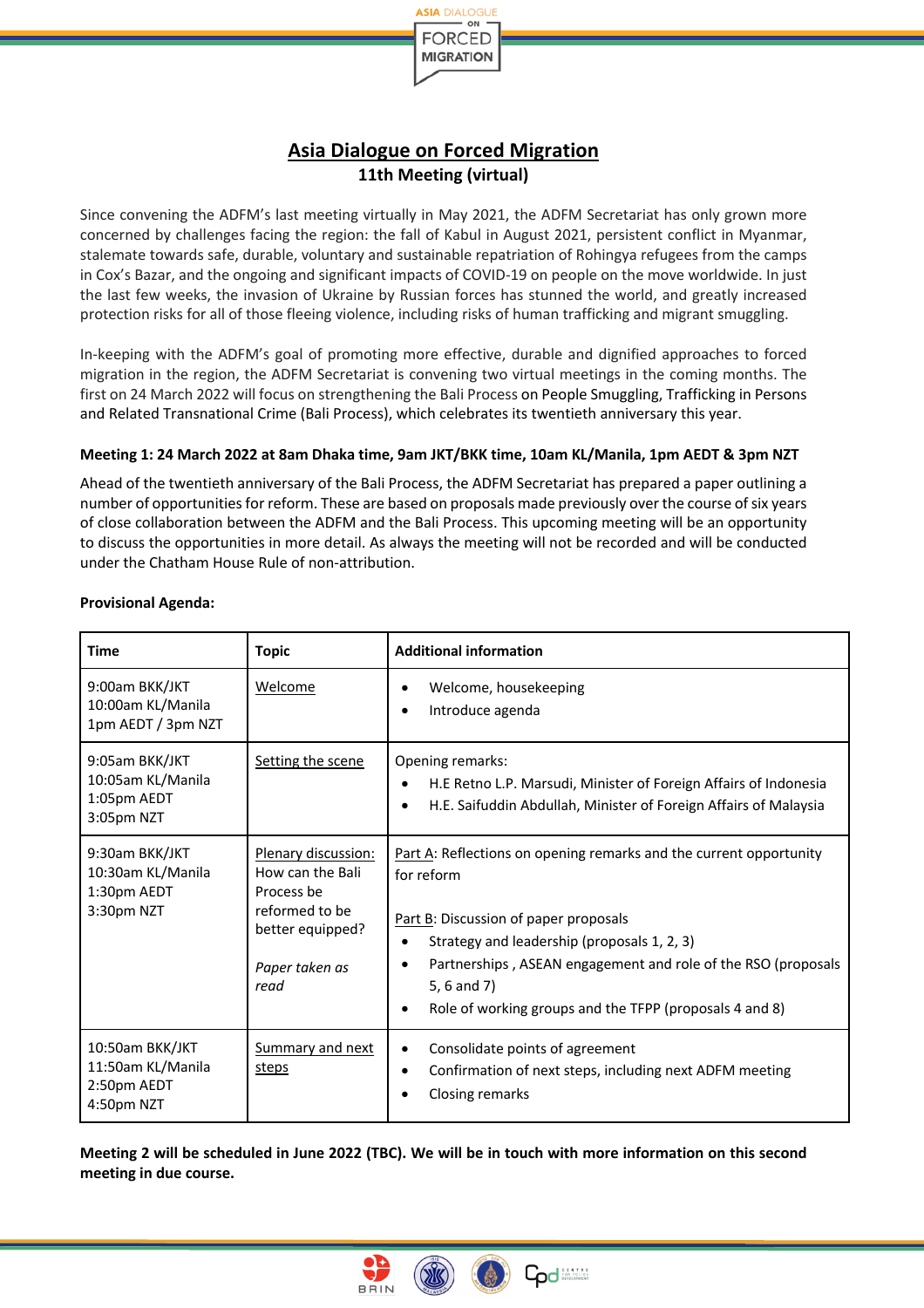

## **Provisional Participant List (alphabetical)**

| <b>Name</b>                 | Organisation                                                                                                                                  |               |
|-----------------------------|-----------------------------------------------------------------------------------------------------------------------------------------------|---------------|
| Achsanul Habib              | Acting Director for International Security and Disarmament - Directorate General<br>for Multilateral Cooperation, Ministry of Foreign Affairs | Indonesia     |
| Adam Severson               | Regional Durable Solutions Specialist (Dhaka), Asia Displacement Solutions<br><b>Platform</b>                                                 | International |
| Andrew Hudson               | International Director, Centre for Policy Development                                                                                         | Australia     |
| Arisa Chomketkaew           | Plan and Policy Analyst, Division of Internal Security Affairs, National Security<br>Council                                                  | Thailand      |
| Clare Gatehouse             | Director, Human Trafficking and Modern Slavery, International Security Division,<br><b>Department of Foreign Affairs and Trade</b>            | Australia     |
| David Muehlke               | Regional Refugee Coordinator for East Asia, Refugee & Migration Affairs, United<br><b>States Embassy, Bangkok, Thailand</b>                   | <b>USA</b>    |
| David Scott                 | Australian Co-Manager of the Bali Process Regional Support Office                                                                             | Australia     |
| David Wilden                | First Assistant Secretary, Refugee, Humanitarian and Settlement Division,<br><b>Department of Home Affairs</b>                                | Australia     |
| Deepti Joshi                | Advisor - Irregular Migration, Ministry of Business, Innovation and Employment                                                                | New Zealand   |
| Dennis Villaseñor           | Assistant Director, Department of the Interior and Local Government                                                                           | Philippines   |
| Dewi Fortuna Anwar          | Research Professor, Research Center for Politics-National Research and<br><b>Innovation Agency (PR Politik-BRIN)</b>                          | Indonesia     |
| Farida Yasmeen              | Director (Multilateral Economic Affairs Wing) Ministry of Foreign Affairs                                                                     | Bangladesh    |
| Jitvipa Benjasil            | Director of Social Division, Department of International Organisations, Ministry<br>of Foreign Affairs                                        | Thailand      |
| Kanita Sapphaisal           | Counsellor, Department of International Organisations, Ministry of Foreign<br><b>Affairs</b>                                                  | Thailand      |
| Kiradit Sachdev             | First Secretary, Department of International Organisations, Ministry of Foreign<br><b>Affairs</b>                                             | Thailand      |
| Lilianne Fan                | Chair, Rohingya Working Group, APRRN, Co-Founder & International Director,<br>Geutanyoë Foundation                                            | Malaysia      |
| Lucienne Manton             | Australian Ambassador for People Smuggling and Human Trafficking,<br><b>Department of Foreign Affairs and Trade</b>                           | Australia     |
| Marika McAdam               | Independent International Law and Policy Advisor                                                                                              | Australia     |
| Mark Neighbors              | Political Officer, United States Embassy in Jakarta                                                                                           | <b>USA</b>    |
| Marcelo Morales             | Assistant Secretary for International Relations and Other Interior Sector<br>Concerns, Department of the Interior and Local Government        | Philippines   |
| Md Ishrin bin Mohd<br>Ishak | Principal Assistant Secretary, Multilateral Security Division, Department of<br>Multilateral Affairs, Ministry of Foreign Affairs             | Malaysia      |
| Md Arifur Rahman            | Director (Myanmar Wing), Ministry of Foreign Affairs                                                                                          | Bangladesh    |